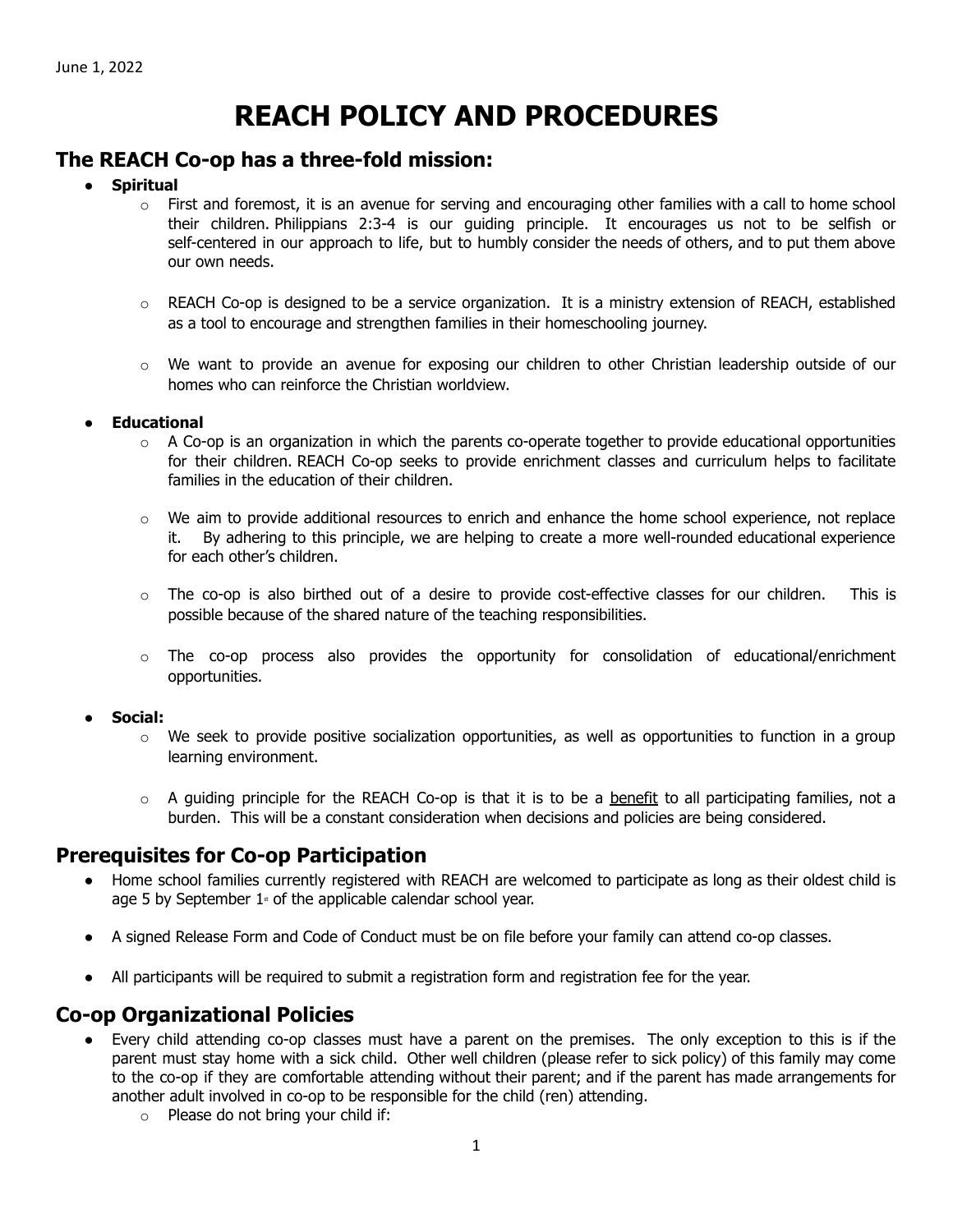- **Excessive cough or runny nose**
- **Bacterial infections**
- Vomiting, diarrhea, or fever
- Contagious issues
- Rash—unless it has been diagnosed by a doctor as non-contagious
- o Masks
	- Masks will be required to attend indoor REACH activities only if mandated by local government and/or PSCOG guidelines.
	- Masks are always optional if not mandated by local government and/or PSCOG guidelines except for Nursery Workers.
	- Mask requirements for nursery workers will only be implemented after careful consideration of infants/toddlers involved. The board must vote and pass a temporary mask requirement for Nursery workers.
	- The Educational Director will work with any Nursery worker that prefers not to wear a mask. The worker will be asked to switch places with another classroom assistant.
- Each parent of a child attending co-op classes must be scheduled to work each hour their child is present, up to a maximum of two (2) hours. This may be in the form of teaching, co-teaching, nursery care, or helping in other ways as designated by co-op leadership.
- If teachers/assistants are absent because of sickness, you may be asked to give up your free hour/nursery hour to fill in vacant positions. This is not an hour to leave campus and run errands, etc. It's specifically designed so that we can build relationships with each other and it's also a liability issue.
- Teachers get first preference for class selection. All other class preferences will be filled subject to space availability.
- No one will teach more than 2 class hours. Teaching for 2 hours may only occur when teaching the same material for 2 hours, teaching related subjects, or teaching the same subject to 2 different age groups. Exceptions can only be made by the education director.
- The co-op education director reserves the right to make the final decision about issues regarding the class schedule.
- You can participate one hour or both hours, whatever suits your child(ren's) needs.
- There is a small amount of flexibility when deciding which classes your child takes  $-$  you can bump down one school grade when appropriate, but you may not go up a grade. Under each grade on the schedule are the ages that a child would be in that grade. The classes are designed for those ages. Please go by their AGE, not by the grade level at which they homeschool, when signing up for a class. For example, if your child is 7 at the beginning of the year and will turn 8 by the end of the year, sign them up for the 1<sup>s</sup> & 2<sup> $\omega$ </sup> grade classes. They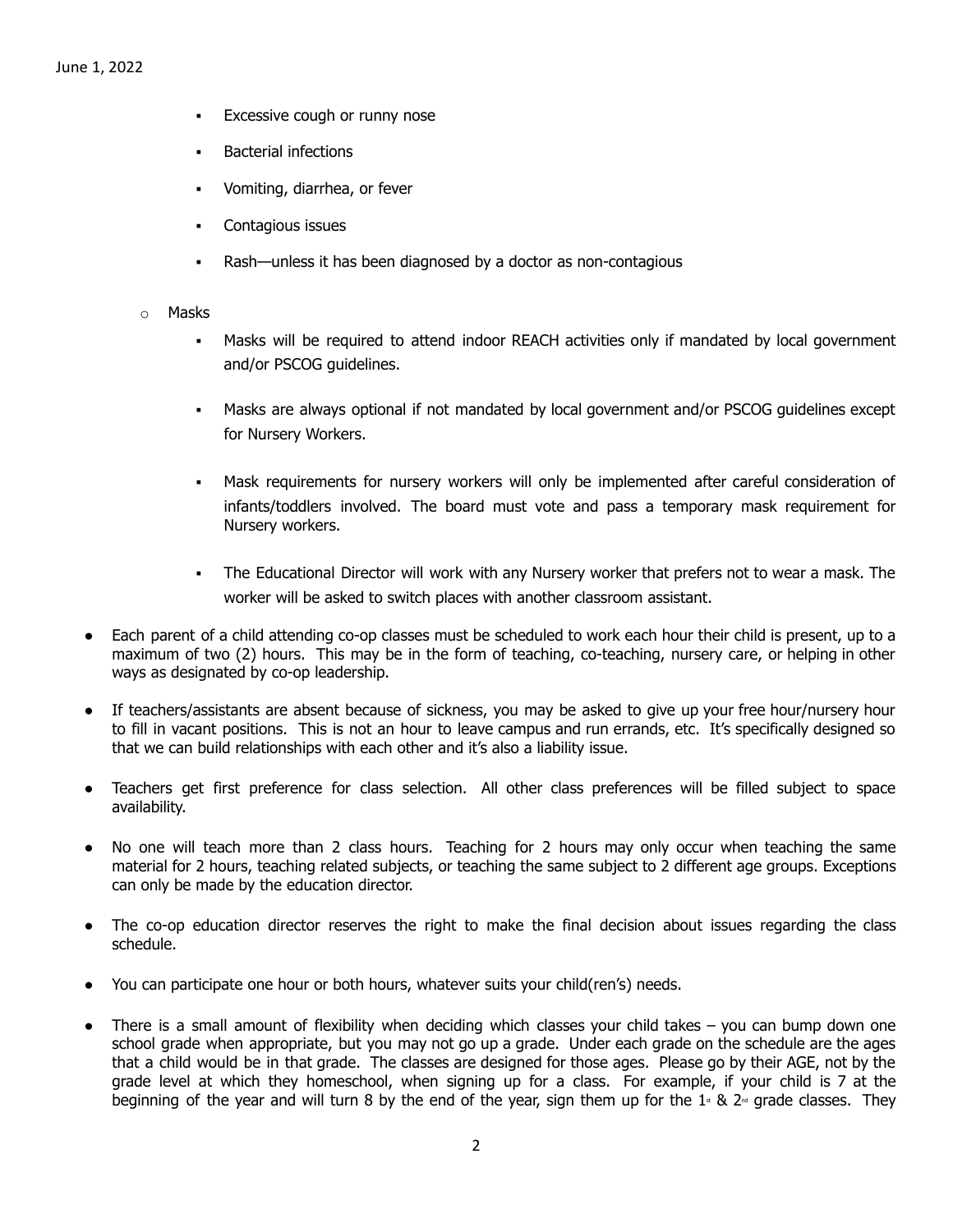would need to already be 8 by September 1, to sign them up for the  $3-4$  grade slots. We follow the school cut-off, which is September  $1<sup>*</sup>$ .

- If you are teaching a class and want to plan a field trip, contact the Education Director. Please make sure you get a signed form from the parent saying that their child can go. This is for liability reasons.
- Fees: There is a \$20 registration fee per family per year. This fee will be used as an honorarium to our host facility to help defray the costs for use of their facility. There is also a per class fee. This fee is set by the teacher and covers educational resources and class materials.
- The classes registered for are for one semester. It is against policy to change class mid-semester.
- The date for fall educational co-op registration is August 4, 2022. No fall co-op registrations will be accepted after this date. This allows adequate time to get teachers their checks to purchase their supplies, curriculum, etc.

### **General Co-op Guidelines**

- **● Punctuality**
	- o Punctuality is required.
	- $\circ$  If you are a teacher teaching the first hour, please be very prompt. If you cannot be there on time, please choose to be a helper instead of a teacher. If someone is consistently late, it may be necessary to forfeit the privilege of participating in co-op.

#### ● **Church Property:**

- o Please be respectful of all church property.
- $\circ$  There are specific things we can all do to help keep our host facility in the best possible condition.
	- Always pick up after yourself and others.
	- Do not move furniture, fixtures, etc. unless it has been approved in advance by co-op leadership.
	- Use only the rooms that have been assigned for your class and the co-op.
- $\circ$  Please help maintain the cleanliness of the bathrooms. Pick up all paper; wipe off sinks and fixtures, etc. If you have a problem with a bathroom facility, please notify the co-op coordinator immediately.
- $\circ$  Only high school students are allowed outside without supervision and only with adult permission.

#### **● Snacks**

- o Please identify any allergies on registration and with each teacher.
- o You may send a snack with your preschool child to the co-op.
	- There will be an opportunity during the second class hour for the kids to eat a quick snack and drink. Please try to send water and a healthy snack that will not make a huge mess. Also, please consider sending only disposable snack items so the teachers do not have to be responsible for keeping up with your child's containers, etc. Absolutely no food in the gym and in the sanctuary.

#### **● Supervision of Children**

- $\circ$  No loitering allowed in the parking lot or wandering around the building, inside or outside.
- $\circ$  Please have children stay inside and play in the gym under adult supervision.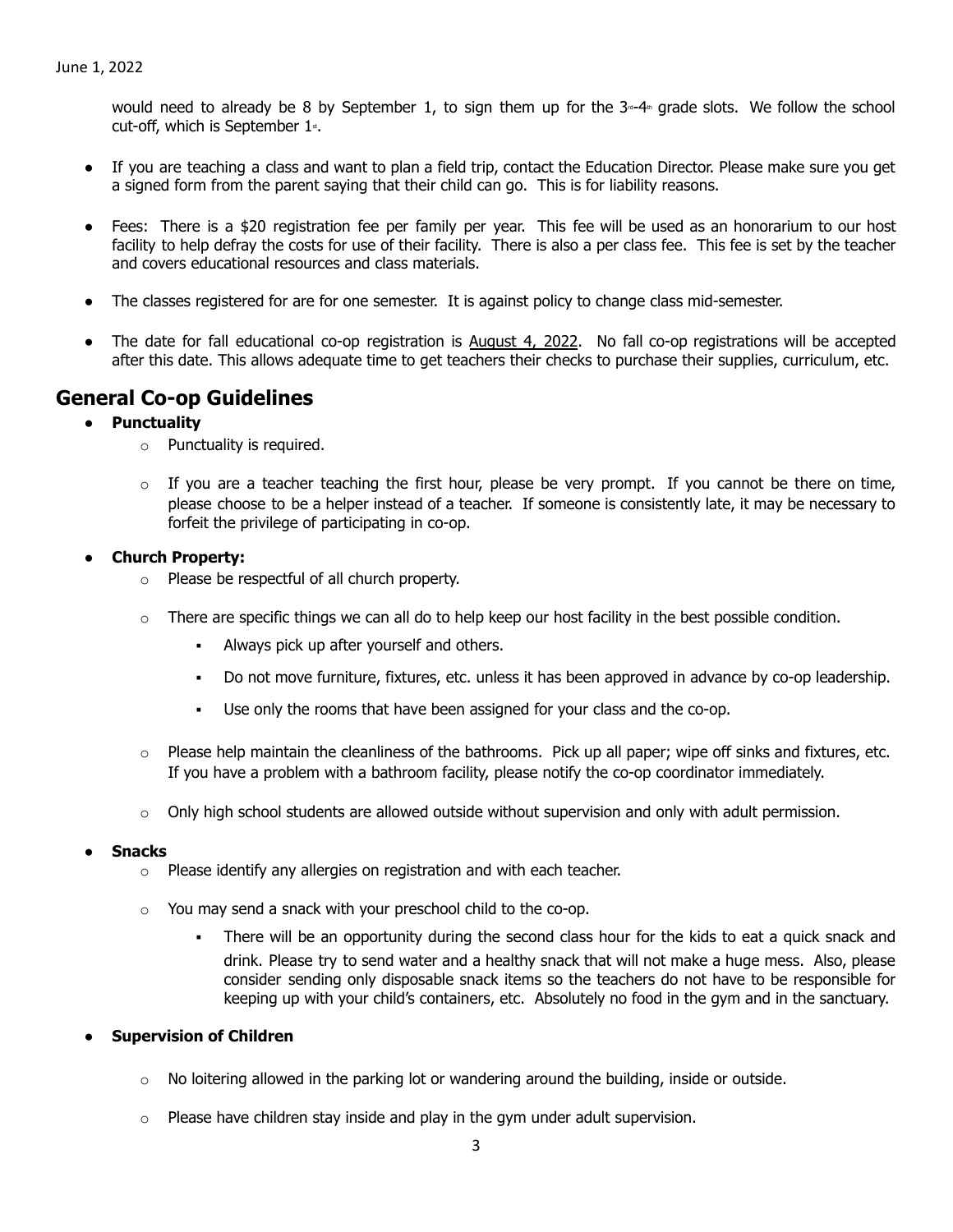- $\circ$  Please do not wander the halls and go in rooms that aren't designated for co-op use.
- $\circ$  All helpers must be adults. At this time, because of liability reasons, we cannot allow teenagers to be helpers.
- o Parents are welcome and encouraged to sit in any class their student is taking.
- $\circ$  Because we only have one hour for each of our classes, it is important to take advantage of the whole hour for instruction. If you have concerns, please talk to the teacher before or after class.
- $\circ$  Students must be able to follow classroom behavior guidelines as set forth by the teacher/educational director.
- $\circ$  Students who need assistance in keeping their attention directed to teacher and classroom work should have a parent or other adult teacher present to assist the student.

#### **● Classroom**

- $\circ$  Label all belongings with a permanent marker, including coats/jackets. Please do not bring any personal items (such as electronic devices, trading cards, toys, etc.) to co-op unless specifically requested by a teacher. No occult related games are allowed.
- $\circ$  Students are to come prepared with labeled class material, something to keep papers and loose items in, and a container of water that will not leak.

#### **● Homework**

- $\circ$  It is imperative that homework be completed for classes that have homework requirements.
- $\circ$  The teacher will notify the parent the first time that homework is not completed.

#### **● Bathroom Breaks:**

- o Limit to between classes if possible.
- $\circ$  An adult should always supervise child(ren) in the hallway.
- **● Absences**
	- **o** Co-op policy states that a parent has to be on-site while their children are participating in co-op classes.
	- **o** If a helper/teacher misses 3 times without legitimate excuse, they will be asked to withdraw from co-op participation. This will be non-refundable.

# **Conflict Resolution**

- Our goal is to have a conflict-free co-op, but we know that disagreements may arise.
- In the case of personal conflict, members should seek to resolve the conflict in accordance with Matthew 18:15-16: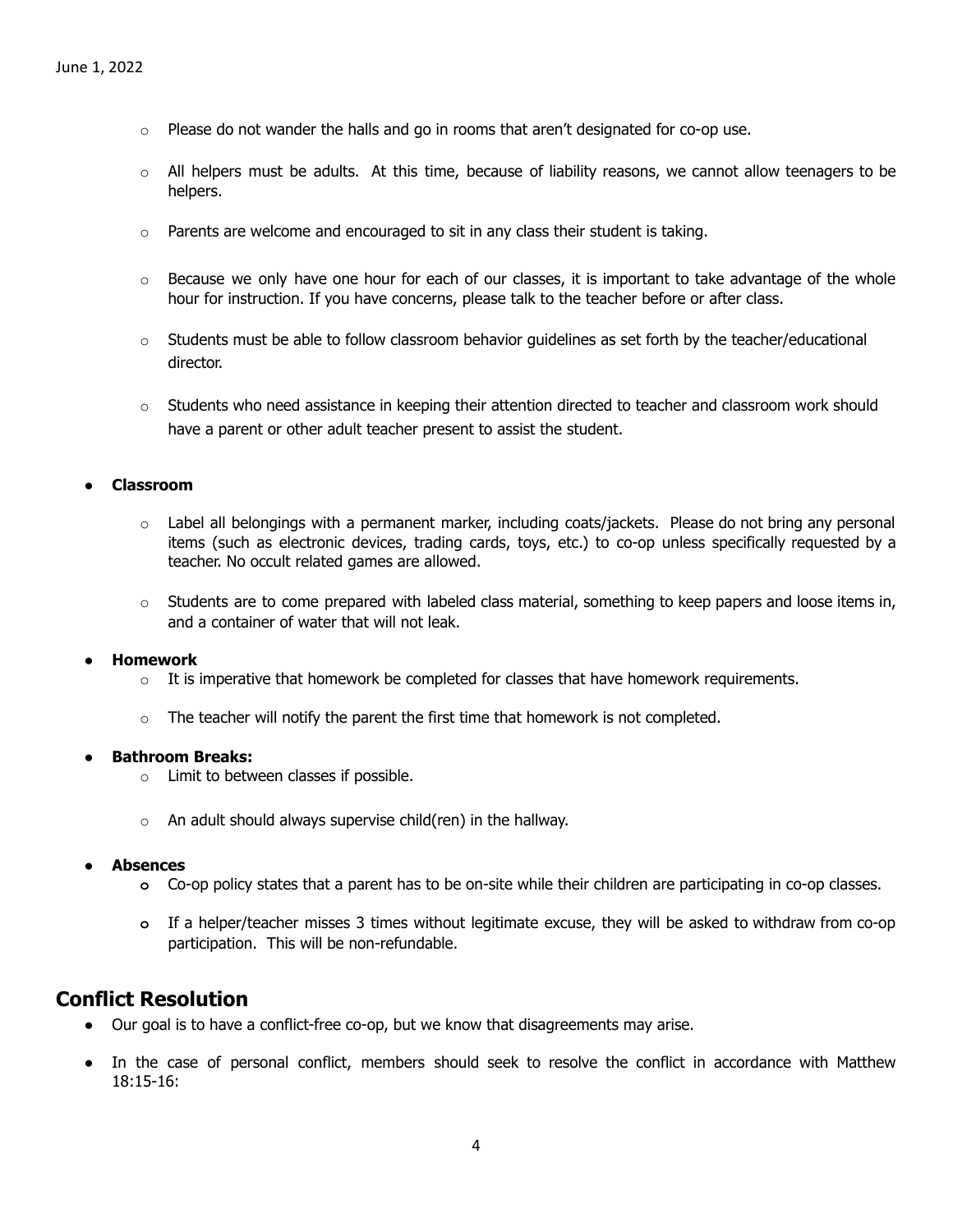Now if your brother sins go and show him his fault in private; if he listens to you, you have gained your brother. But if he does not listen to you, take one or two more with you, so that on the testimony of two or three witnesses every matter may be confirmed.

- Gossip and complaining are destructive behaviors that undermine all REACH Christian goals. Therefore, all members should refrain from encouraging and/or participating in verbal, social posting, messaging, and emails that reflect destructive behaviors.
- Members are encouraged to promptly contact the Executive Director with any unresolved issue for the purpose of seeking counsel and discouraging division within the group. Depending on the issue, the Executive Director may call a special board meeting to discuss the best path forward to address the situation.
- **●** Membership may be revoked by vote of the Board for valid causes without refunding membership/co-op dues. The valid causes are as follows:
	- **o** Conduct that brings dishonor to REACH of Florence
	- **o** Conduct that is abusive, disruptive or divisive to the group
	- **o** Failure to abide by the board' suggestions for conflict resolution.

# **Co-op Discipline Statement:**

We expect all students participating in REACH Co-op to be self-governed. In other words, we don't want to necessitate rules to control student behavior or require punishments to deter bad behavior. Instead, we want kids who are motivated by the grace of God already evident in their lives to be responsible, considerate, appreciative, thoughtful, and committed because they want to please the Lord in all they say and do. However, if children are disrespectful, uncooperative or unruly, the teacher has the authority to implement the following steps of correction at his/her discretion:

- 1. The child will be given 1 warning.
- 2. If the behavior persists, the child will be taken out of class for 5 minutes.
- 3. With further persistence of unacceptable behavior, the child will be removed from the class for the day and the parent will be notified.
- 4. Habitual offenders will be asked to forfeit participation in the REACH Co-op.

This policy is in effect, not primarily as a punitive measure, but out of respect for the teacher's time spent in lesson preparation, as well as in regard for the students who are eager to learn and participate.

# **REACH Dress Code:**

- Please dress modestly and neatly in keeping with high Christian standards.
- Some general guidelines follow.
	- $\circ$  Please do not wear clothing that portrays suggestive or derogatory pictures and messages, including advertising of tobacco, alcohol, etc.
	- $\circ$  Clothing should cover all undergarments and not be skin tight or revealing. Shorts should be moderate in length.
	- $\circ$  Please make every effort to be above reproach in your clothing choices for co-op.

# **Financial Obligations**

● Registration fees, tuition, and material fees are the responsibility of the family.